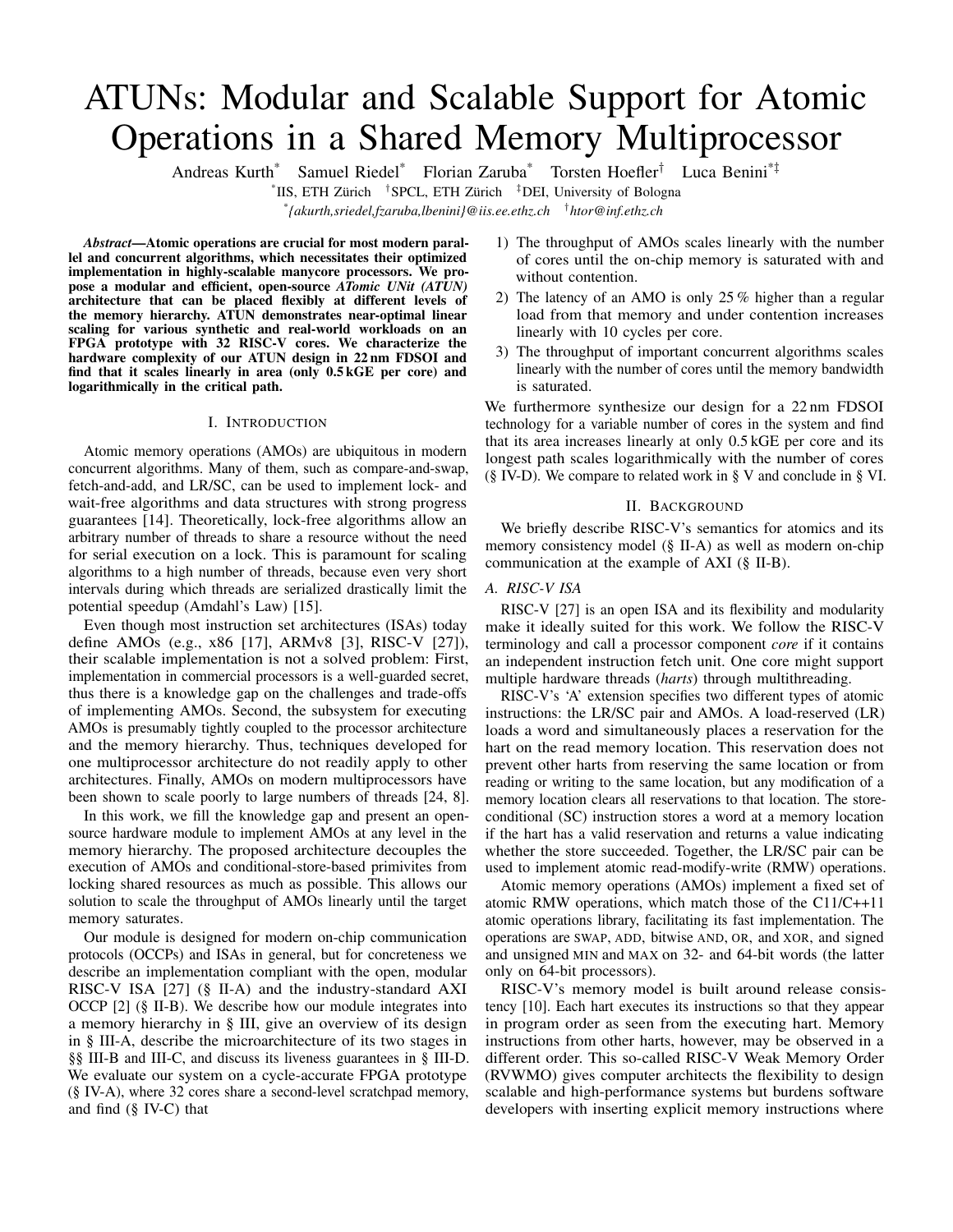required – although RVWMO and AMOs were designed to implement the C11/C++11 memory model efficiently. RISC-V optionally defines a stronger total store ordering (TSO) memory model. Our work can accommodate both RVWMO and RVTSO.

## *B. Modern On-Chip Communication and AXI*

Modern on-chip communication is centered around the premise of high-bandwidth point-to-point data transfers. To fulfill this premise despite increasing point-to-point latencies, three central traits of modern on-chip communication protocols are: *burst-based transactions*, *multiple outstanding transactions*, and *transaction reordering*. Our design targets these central traits in general, so the concepts we present potentially apply to a wide range of modern on-chip protocols. More tangibly, we adhere to the latest revision (5) of the AMBA Advanced eXtensible Interface (AXI) [2]. AXI is one of the industry-dominant OCCPs and the only OCCP with an open specification and a widespread adoption in current reallife systems designed by many different companies. Other modern major commercial OCCPs with similar properties include Intel's Ultra Path Interconnect [21], AMD's scalable data fabric [6], and IBM's Power9 on-chip interconnect [23].

AXI separates communication into two directions (read and write), into channels for commands, data, and responses, and into transfer items called 'beats'. A transaction starts with a command followed by one or multiple data beats and ends with a single response (on a write) or the last of multiple responses (on a multi-beat read). Each transaction is initiated by a master, targets an addressed slave, and can involve multiple interconnecting components.

Exclusive accesses in AXI are very close to the semantics of LR/SC in RISC-V. The basic mechanism is that a master issues an exclusive read (LR in RISC-V) to an address and some (unrestricted) time later an exclusive write (SC) to the same address. The exclusive write then succeeds if no other master has written to that address since the exclusive read and fails otherwise. Only successful exclusive writes modify the memory.

Atomic transactions, which are write transactions with an added atomic opcode, were added in AXI5. There are four types of atomic transactions: store, load, swap, and compare. An atomic swap unconditionally replaces the memory value at an address with the provided data value and returns the original value; an atomic compare replaces the value in memory only if it matches a second provided data value. Atomic loads and stores unconditionally apply one of eight operations (add, clear, exclusive or, set, and signed and unsigned minimum and maximum) on the memory and a provided value. Atomic loads return the original memory value; atomic stores return a response without data. Although specified independently, the atomic transaction operations of AXI5 are a superset of the AMOs of RISC-V: the atomic ADD, AND, OR, XOR, and signed and unsigned MAX, and MIN instructions can be mapped to atomic loads (or atomic stores if the destination register is x0) and the SWAP instruction to an atomic swap.

### III. DESIGN AND ARCHITECTURE

We describe the design and microarchitecture of our ATomic UNit (ATUN) hardware module. Fig. 1 shows how the ATUN can be placed in front of any memory that has an AXI-like OCCP interface, giving system designers many options on where in the memory hierarchy to resolve AMOs and LR/SCs.



Figure 1: Implementing AMOs with the ATUN (red horizontal bar) in a memory hierarchy based on scratchpad memories (SPMs).

#### *A. Design Overview*

Our ATUN is composed of two stages: the AMO stage, which serves the OCCP slave interface, and the LR/SC stage, which controls the master interface (left ports of Fig. 2). The AMO stage (§ III-C) resolves AMOs in its arithmetic logic unit (ALU) and uses the atomicity guarantee provided by the subsequent LR/SC stage to guarantee the single-copy atomicity of each AMO. The LR/SC stage (§ III-B) guarantees the atomicity of an LR/SC pair for any reorderable downstream memory interface.

# *B. LR/SC Stage*

The LR/SC stage guarantees the single-copy atomicity of LR/SC pairs as long as it "owns" the entire downstream memory – i.e., no transactions can reach the downstream memory without being observed by the LR/SC stage – but the downstream memory (e.g., an off-chip memory controller) is free to reorder transactions as defined by the OCCP's memory semantics.

The LR/SC stage will always only emit transactions that are non-exclusive. Downstream modules unconditionally execute all writes and have full freedom of reordering transactions (as allowed by the OCCP specification), which is essential for memory controllers and other off-chip links to achieve high bandwidth. The LR/SC stage considers these reordering options and fails an exclusive store if a contending write could be reordered before the exclusive store. A central feature of the LR/SC stage is that it does *not lock* the write channel during exclusive accesses.



Figure 2: Microarchitecture of the LR/SC stage.

The LR/SC stage, shown in Fig. 2, is composed of a reservation table and control FSMs for the OCCP channels, which interact through command queues. Read and write transactions are fully independent. The algorithm to process them is essentially as follows: Every read request is forwarded in the same clock cycle and, if it is exclusive and no write to the same address is in-flight downstream, places a reservation. If both a read and a write request to the same address region are at the upstream interface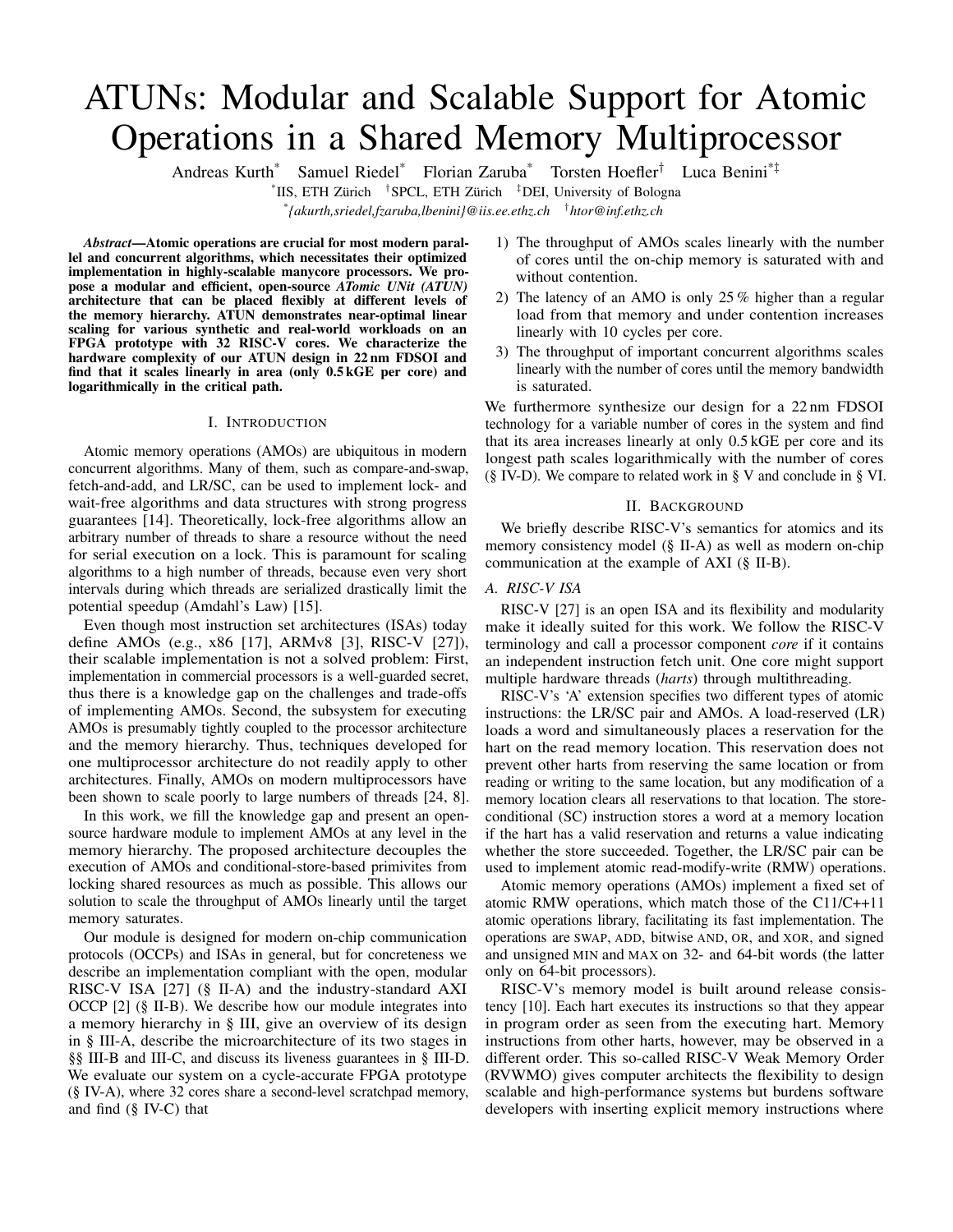simultaneously, the write is stalled for one clock cycle to order the effect of reads and writes on reservations. To maintain the single-copy atomicity of LR/SC, a write is also stalled if an address-overlapping exclusive write is in-flight downstream. In all other cases, a write request is forwarded in the same clock cycle. Exclusive write requests are forwarded if and only if the reservation table holds a reservation for the targeted memory range and the hart identified by the transaction ID. Each forwarded write request clears all reservations to overlapping address ranges. Our design supports any order of LR/SCs from the connected harts, and all harts can reserve any address in the attached memory at any time. When placed before a cache, the LR/SC stage relies on the existing coherence protocol to guarantee atomicity and snoops the coherence channel for invalidations, upon which it clears matching reservations. If there are caches before the ATUN, they, upon an AMO must invalidate the affected cache line and forward the AMO.

The reservation table is at the core of the LR/SC stage. Each hart is identified by a unique OCCP transaction ID, and since the reservations by different harts must be independent, the reservation table contains one entry per hart. While a cache-like structure with less entries than harts would be attractive to save area, doing so adds dependencies between reservations from different harts, which can lead to livelocks and deadlocks. The table is indexed by the ID and stores the start address and size of an exclusive access.

The reservation table has two interfaces: The first interface checks if a hart holds a reservation for an address and optionally clears all reservations that have a range that match the address. The second interface sets the entry for a hart to an address and size. In the worst case (overlapping reservations for all harts and a write to an address in the intersection), the entire table has to be read and written before a request can be granted. As latency is crucial for the LR/SC stage (discussed in § IV-C), the table is implemented as an array of flip-flops so that all entries can be compared and modified in parallel.

# *C. AMO Stage*

The AMO stage executes AMOs by leveraging the atomicity guarantee of the LR/SC stage. In a nutshell, each AMO is translated into the following transactions: First, a read is issued and the returned data is fed to the internal ALU together with the operand. After the ALU has computed the result, a write is issued to store it back to the memory. Once the write response asserts that the operation is complete, both a write response and a read response, containing the previous memory value, are sent to the issuer of the AMO.



Figure 3: Flow diagram of AMO with *fast path* (blue, left) and *slow path* (red, right).

*1) Downstream Transactions:* As the OCCP does not have to order read with respect to write transactions, a read issued by the AMO stage can overtake a write to the same address that passed the AMO stage before it issued the read. In this case, the write would violate the single-copy atomicity of an AMO. The LR/SC

|       | starvation-free | livelock-free    | deadlock-free    |
|-------|-----------------|------------------|------------------|
| AMO   | $\angle$ (D)    | $( \mathsf{B} )$ | $\angle$ (A)     |
| LR/SC | $\angle$ (E)    | $\sqrt{(C)}$     | $\mathcal{A}(A)$ |

Table I: Liveness properties guaranteed by our ATUN.

stage solves this problem for SCs, and instead of replicating the logic, the AMO stage uses the guaranteed atomicity of a successful SC to ensure the atomicity of an AMO. As illustrated in Fig. 3, as a first step on the *fast path*, an LR is issued to resolve an AMO. Upon receiving the data and calculating the result, an SC is used to write it back to the memory. If the SC was successful, the LR/SC stage guarantees the atomicity of the LR/SC pair and the AMO stage can send the responses for the AMO. This sequence is called the *fast path*, as it executes the AMO immediately with the assumption that it will succeed. However, an SC on the *fast path* might fail due to conflicting writes by non-AMOs downstream, but an AMO must never fail. Therefore, if the SC fails and does not update the memory, the AMO stage executes the *slow path*.

The *slow path* only occurs when a program updates a memory location both with regular writes and AMOs (which is not data race free). This special case is usually not worth optimizing for, and our implementation minimizes hardware spent on it: First, the AMO stage completely drains the downstream write channel to eliminate the possibility of a conflicting write transaction in flight. Second, the AMO stage stalls not only conflicting but all new write requests until the AMO has executed, because it does not keep track of the target addresses of writes in flight and there are no ordering guarantees on writes. Finally, the AMO stage uses a regular read followed by a regular write transaction to execute the AMO.



Figure 4: Microarchitecture of the AMO stage.

*2) Microarchitecture:* As shown in Fig. 4, the microarchitecture consists of controllers for the OCCP channels and an execution unit to compute AMOs. In the absence of AMOs, the AMO stage is transparent for incoming transactions. When handling an AMO, the AMO stage injects reads and writes between regular transactions with priority. This not only reduces the latency of single AMOs but also increases the throughput of AMOs, as this microarchitecture processes AMOs sequentially. This microarchitecture was designed for low latency and low area, but architectural extensions that feature multiple parallel execution units, pipeline the fetching and writeback of operands, and/or can fuse AMOs to the same address are possible.

#### *D. Liveness Guarantees*

Three liveness properties are essential to guarantee progress in multi-master communication: freedom from starvation, from livelocks, and from deadlocks. OCCPs stipulate rules to make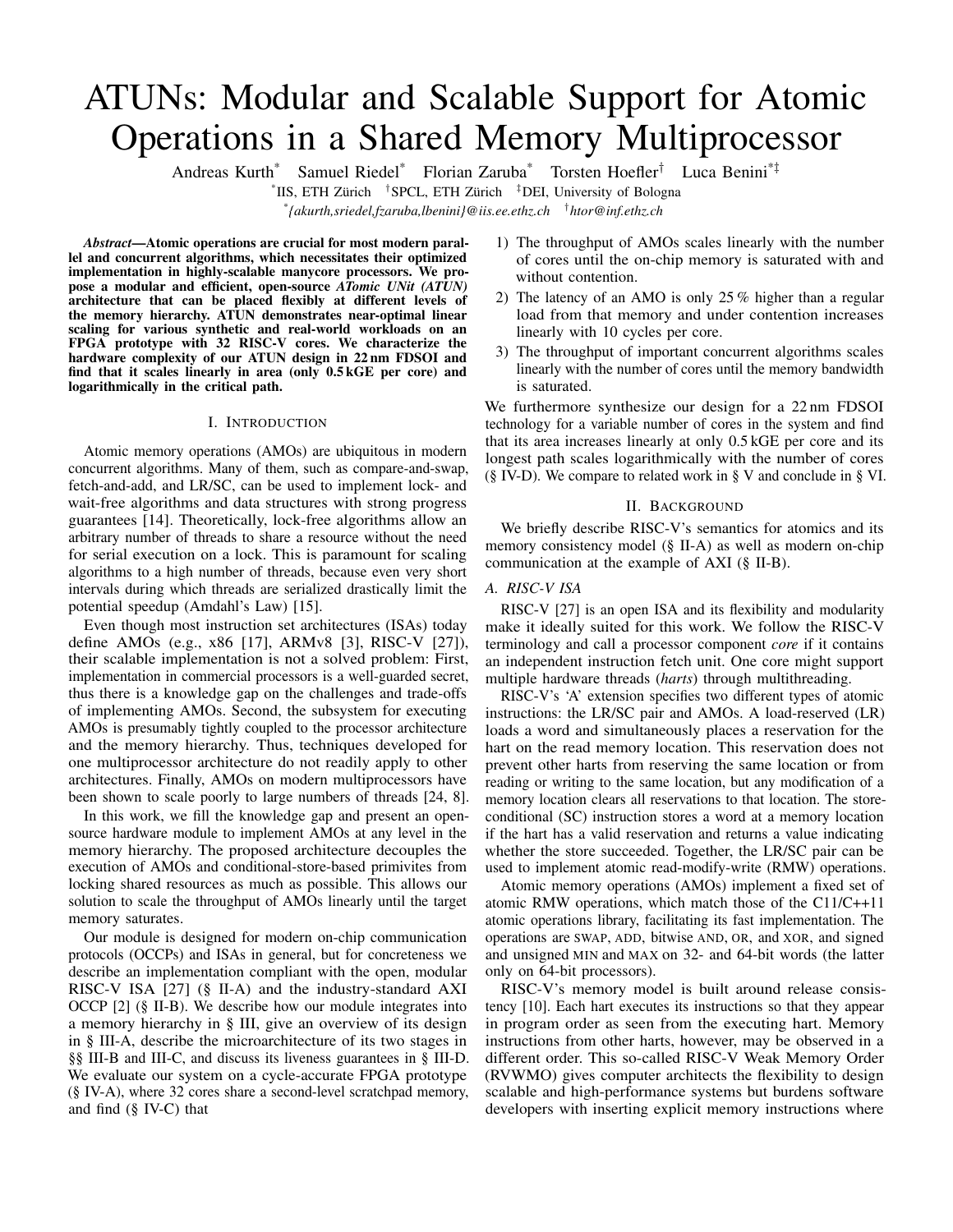any two transactions free from livelocks and deadlocks, and arbitrators are commonly required to be starvation free. Under these assumptions on downstream and upstream, our ATUN guarantees the liveness properties listed in Table I as follows: (A) Both AMOs and LR/SCs are free from deadlocks because each AMO, LR, and SC individually completes within a bounded number of cycles and, once completed, does not preclude any other instruction from progressing. (B) AMOs are entirely free from livelocks because they are executed in the order they enter the AMO stage, resulting in unconditional progress among all AMOs. (C) LR/SCs are free from livelocks because one among multiple contending LR/SC pairs always succeeds. (D) AMOs are starvation-free because they are unconditionally executed in the order they enter the AMO stage within a bounded number of cycles. (E) The execution of LR/SC pairs is free from starvation, but their success is only guaranteed to be starvation-free for disjoint addresses because any such pairs do not change the success of each another. While it is possible to write programs based on LR/SC that prevent one hart from ever succeeding an SC (or that deadlock or livelock the program), such liveness violations do not extend to other programs or even system components and thus do not impair the liveness guarantees of our ATUN.

## IV. EVALUATION

We built a multicore architecture (§ IV-A) to evaluate multiple variants of four benchmarks representing a wide range of loads on our ATUN, and we characterize throughput and contention (§ IV-C) in cycle-accurate execution on an FPGA. Finally, we characterize the hardware complexity in a 22 nm technology (§ IV-D).

## *A. Evaluated Architecture*



Figure 5: Architecture of the evaluated system, where one instance of our ATUN is in front of the L2 SPM shared by four clusters each composed of eight RISC-V cores.

Fig. 5 shows an overview of the multicore architecture that we assembled to evaluate our ATUN. 32 cores organized in 4 clusters share a L2 scratchpad memory (SPM) through a fullyconnected-crossbar interconnect. In front of the L2, one ATUN handles atomic and exclusive memory accesses. We focused our evaluation on this case to show the benefits and limits of our proposed approach where many harts share one ATUN. All cores within a cluster share a multi-banked L1 SPM, which is used by the benchmarks to store core-private data. Each core implements one RISC-V in-order hart.

We implemented the evaluation architecture on a fieldprogrammable gate array (FPGA) to be able to measure throughput and contention in benchmarks cycle-accurately. For measurements inside the memory hierarchy, we inserted hardware performance monitors that do not interfere with execution into our system. We measured the number of cycles on the cycle-accurate FPGA implementation and scaled throughput and latency numbers

(§ IV-C) to the frequency achieved by the application-specific integrated circuit (ASIC) implementation (§ IV-D).

#### *B. Terminology: Atomic Locality*

We call a set A of atomic variables *local* to a set of harts H during a time interval  $\bar{T}$  if there exists no hart outside  $H$  that accesses any variable in  $A$  during  $T$ . Let  $H$  consist of all harts executing a workload, then during some interval T, the *atomic locality* of that workload is  $|H| = |A|$ . A high atomic locality is neither "good" nor "bad": For highest performance, the memory to which the ATUN is connected should be able to simultaneously hold all variables in A, implying moderate values of atomic locality are "good". If the atomic locality is too high, however, it becomes "bad" as the probability of conflicts in the shared ATUN increases.

## *C. Throughput and Contention*

We selected four different benchmarks to evaluate our ATUN under a wide range of loads. In all benchmarks, contention is maximized by programming all harts to execute the specified atomic operations without interruption. The execution time of the slowest hart is used as the total system execution time.

*1) Synthetic Maximum Contention:* For maximum contention, a variable number of harts execute a single (write or AMO) or two (LR and SC) memory operations to the L2 memory without interruption in a loop. All writes and AMOs target the same memory location. All LR/SCs go to different memory locations so that every SC is successful and leads to a write. We use this to find the upper bound on the throughput and the lower bound on the latency as a function of harts under maximum contention.



Figure 6: Throughput of writes, LR/SC pairs, and AMOs as a function of harts under maximum contention.

The throughput of writes, LR/SC pairs, and AMOs under maximum contention on the evaluated architecture is shown in Fig. 6. Even though the memory is clocked at 1 GHz, the memory controller can only accept a read or write every second clock cycle, leading to a peak throughput of 500 MOps/s. The write curve forms the roofline for the evaluated architecture. Both writes and LR/SC pairs scale linearly up to 12 harts, and LR/SC pairs achieve exactly half the throughput of writes because one LR/SC pair is composed of two memory operations. The current implementation of our ATUN requires 10 cycles to resolve one AMO if the memory controller can accept a read or write only every second cycle: 2 cycles forth and 2 cycles back for the read, one for the computation of the AMO, four cycles for the write, and one to accept the next AMO. Therefore, it can process one AMO every tenth cycle, which is five times lower than writes only. Nonetheless, the evaluated architecture can sustain a throughput that is half the roofline for LR/SCs, which is optimal when all SCs are successful (as in this benchmark), and a fifth of the roofline for AMOs even under maximum contention, which is a synthetic worst-case scenario.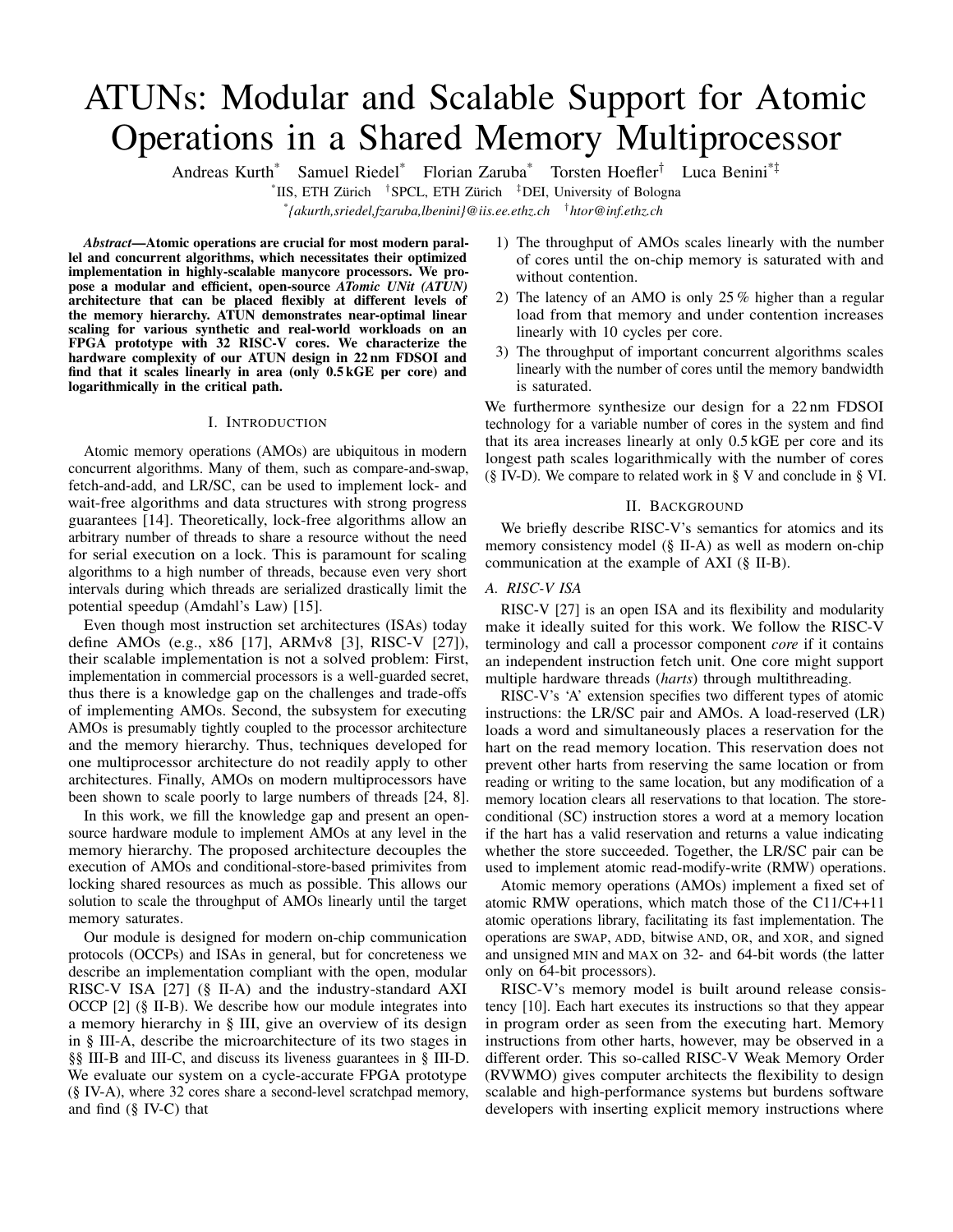*2) Lock-Free Memory Allocator:* We implemented the lockfree buddy allocator proposed in [20]. Memory is allocated in chunks of discrete sizes and managed by a binary tree, whose nodes are atomic variables. We implemented the algorithm once with AMOs and once with some AMOs replaced by LR/SCbased atomic read-modify-writes to maximize throughput. This algorithm requires modifying several different shared variables atomically, so it represents algorithms with low atomic locality.



Figure 7: Throughput (left scale, filled markers) and utilization of the memory interface (right scale, empty markers) as a function of harts for two variants of the lock-free memory allocator, which has low atomic locality.

The throughput of the lock-free allocator is shown in Fig. 7. The AMOs-only variant scales linearly up to ca. 20 cores. Beyond, the ATUN saturates as it can handle one AMO every 10 cycles. The second variant combines AMOs and LR/SC. This leads to a balanced utilization of the ATUN *and* the memory, saturating both for the maximum number of harts.

*3) Lock- or Wait-Free Concurrent Queue:* As a representative of algorithms with high atomic locality, we implemented the concurrent queue algorithm proposed in [28]. Only two atomic variables, the head index and tail index, arbitrate the access to the shared queue. We implemented two variants of the algorithm: in one we use AMOs to atomically modify the head and tail index, in the other we use LR/SC pairs for that purpose. As the variant with AMOs is wait-free whereas the variant with LR/SCs is only lock-free, we use this to compare the throughput of the two operation types and the cost of the higher progress guarantee.



Figure 8: Throughput (left scale, filled markers) and utilization of memory interface (right scale, empty markers) as a function of harts for two variants of the concurrent queue, which has high atomic locality.

The throughput of both variants is shown in Fig. 8. Remarkably, the throughput of the variant with the stronger progress guarantee (AMO) is consistently higher. The reason is that this concurrent queue has a very high atomic locality with only two atomic variables. In such cases, the success rate of LR/SC pairs quickly degrades and limits the throughput of the LR/SC variant whereas AMOs always succeed. The algorithm reads from L2 memory not only with AMOs, and the combined throughput of reads limits the AMO variant.

*4) Parallel Histogram:* The histogram benchmark is representative for algorithms with data-dependent atomic access patterns. The shared target histogram is allocated with  $B$  bins in the  $L2$ 

memory. Each hart reads values from an array in the L1 memory of its cluster and atomically increments the bin to which the value belongs. We implemented two variants, one that uses LR/SC and one that uses an AMO ADD for atomically modifying the shared variable, to be able to compare the effectiveness of LR/SC to AMOs in this scenario. In order to focus on L2 contention, we deliberately do *not* accumulate in the shared L1 and then update the L2 in batches.



Figure 9: Throughput of the histogram benchmark as a function of harts for different atomic localities.

The throughput of AMOs and LR/SCs in the histogram benchmark is shown in Fig. 9. As the current implementation of the AMO stage processes all AMOs in series, the locality does not influence the throughput. For LR/SCs, however, it is of major importance, because their success depends on the number of shared variables accessed. This benchmark shows the locality of AMOs required for LR/SC to outperform AMOs under maximum contention. With the likelihood of collisions decreasing when more bins are used, the LR/SC version reaches the maximum possible throughput on the evaluated system at 250 MOps/s.

*5) Summary:* In most cases, the throughput of AMOs through the ATUN scales linearly until the memory at which the ATUN executes AMOs saturates. When the throughput of AMOs saturates before the memory bandwidth is reached, this is due to the AMO stage processing one AMO every 10 cycles, and further microarchitectural improvements could alleviate this bottleneck. Whether to use AMOs or LR/SCs to implement an atomic operation depends mainly on the atomic locality.

## *D. 22nm FDSOI Hardware Complexity*



Figure 10: Hardware complexity of our ATUN as a function of the maximum number of concurrent harts. The dashed line is  $y = 0.7x$  to show the linear growth of the reservation table at 0.5 kGE per hart.

We synthesized our ATUN for a target frequency of 1 GHz on GlobalFoundries' 22 nm FDSOI. Fig. 10 shows the hardware complexity in number of gates of one instance of our ATUN as a function of the number of harts for which it can track reservations. Overall, the complexity increases linearly with the number harts—both axes are log scale—at only 0.5 kGE  $(100 \mu m^2)$  in 22 nm) per hart. The complexity is dominated by the reservation table, which causes the linear asymptote. The OCCP interface grows logarithmically with the number of harts